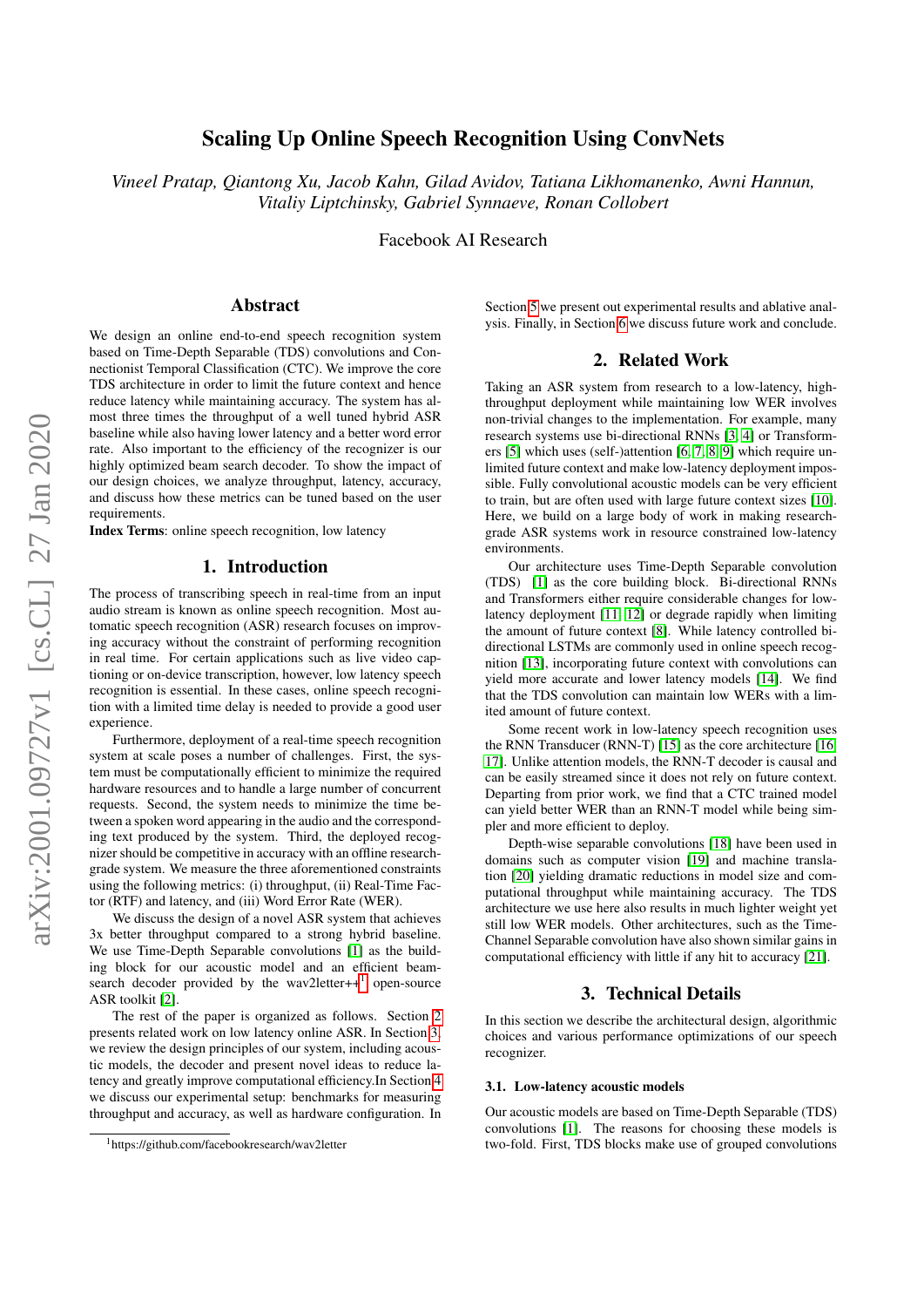which dramatically reduce the number of parameters while still achieving low WER. This makes inference computationally efficient and keeps the model size small. Second, limiting the future context for convolution operations in TDS, which is necessary for maintaining low latency, leads to a small degradation in WER.

Figure [1\(a\)](#page-1-0) shows the architecture of the TDS Block used in our work. The TDS block we use is modified from the original TDS implementation to make the architecture streaming friendly. The changes are described below.

#### *3.1.1. Asymmetrically padded convolutions*

The latency of 1-D convolutions is impacted by the number of future inputs needed to generate the current output. In order to minimize this, we use asymmetric padding for convolutions which adds more (zero) padding at the start of the input. This reduces the dependency of the current output on the future input and hence reduces the latency of the model.

For example, consider a TDS(10, 9, 80, 4) block (See Fig. [1\(a\)](#page-1-0) for notation) which uses symmetric padding. In order to generate the first output frame, the 1-D convolution with a filter size of 9 needs 5 input frames, since 4 frames will be padded to the start of the input. We can reduce this future context dependency to just 2 frames if we use a TDS(10, 9, 80, 1) block which pads with 8 frames at the start of the input.

#### *3.1.2. Removing time dependency of layernorm*

The TDS Block in [\[1\]](#page-4-0) performs layer normalization across all axes including time for a given sample. This makes the output depend on the full sample which makes streaming impractical. We resolve this by performing standard layer normalization [\[22\]](#page-4-22) which normalizes across the width (w) and channels (C) axes. For an input x of shape  $T \times w * c$ , we compute the layernorm output  $\hat{x}$  as

$$
\hat{x}[i,j] = g * \frac{x[i,j] - \mu_i}{\sqrt{\sigma_i^2 + \epsilon}} + b \quad i \in [0,T), j \in [0, w * c) \tag{1}
$$

where  $\mu_i = \frac{1}{w * c} \sum_j x[i, j], \sigma_i^2 = \frac{1}{w * c} \sum_j (x[i, j] - \mu_i)^2$ , g and b are scalar affine transform parameters and  $\epsilon$  is a small constant added for numerical stability.

Figure [1\(b\)](#page-1-1) shows the architecture of our acoustic model. The model consists of two 15-channel, three 19-channel, four 23-channel and five 27-channel TDS blocks. They are separated by 1-D convolution layers which increase the number of output channels and optionally perform subsampling. A final linear layer produces an N-dimensional output (N is the size of the token set) which is later passed to a log-softmax layer prior to computing the CTC loss. The model has a total of 104 million parameters and has a total subsampling factor of 8. It takes 80-dimensional log mel-scale filter bank features as input. The features are extracted with a stride of 10ms so the model has a receptive field of ∼10 seconds per frame and a future context of 250ms.

### 3.2. Online Beam Search Decoding

To integrate a language model, we develop an online version of the beam search decoder based on wav2letter++ [\[2\]](#page-4-1). The online decoder consumes the encoded frames for the current input audio chunk and extends the beam search graph. We output the most likely sequence of words based on this extended beam search graph for every chunk. Since the best path can change

<span id="page-1-0"></span>

<span id="page-1-1"></span>Figure 1: *(a) Time-Depth Separable Convolutional Block, TDS(*c*,* kw*,* w*,* rP ad*). Parameters of Conv1D: in,out channels=*w ∗ c*, stride=*1*, filter size=*kw*, num groups=*w*,*  $padding={kw-1-rPad, rPad}.$  *Parameters of Linear: in,out channels=*w ∗ c *(b) Acoustic Model Architecture. Notation:* dw *= stride,* kw *= filter size*

as we extend the beam search graph, we allow for correction of partial transcriptions generated earlier. Also, in order not to have the history in memory grow infinitely with incoming audio chunks, pruning is applied to the history buffer after consuming a certain number of chunks.

Apart from the existing performance optimizations included in wav2letter++ decoder [\[10\]](#page-4-10), we introduce two further pruning techniques. First, we consider only top-K (e.g.  $K = 50$ ) tokens according to the acoustic model score, when expanding each hypothesis in the beam. This is also commonly known as acoustic pruning. Second, we propose only the blank symbol if its posterior probability is larger than 0.95 [\[23\]](#page-4-23). With these optimizations as well as the 8x reduction in the number frames from subsampling in the acoustic model, we find that decoding time accounts for about 5% of the overall inference procedure.

### 3.3. Inference Implementation

We wrote a standalone, modular platform to perform the full online inference procedure. The pipeline takes audio chunks as input and processes them in an online manner. To perform the matrix multiplications and 1-D group convolutions required by the acoustic model, we use the 16-bit floating point  $FBGEMM<sup>2</sup>$  $FBGEMM<sup>2</sup>$  $FBGEMM<sup>2</sup>$ 

<span id="page-1-2"></span><sup>2</sup>https://github.com/pytorch/FBGEMM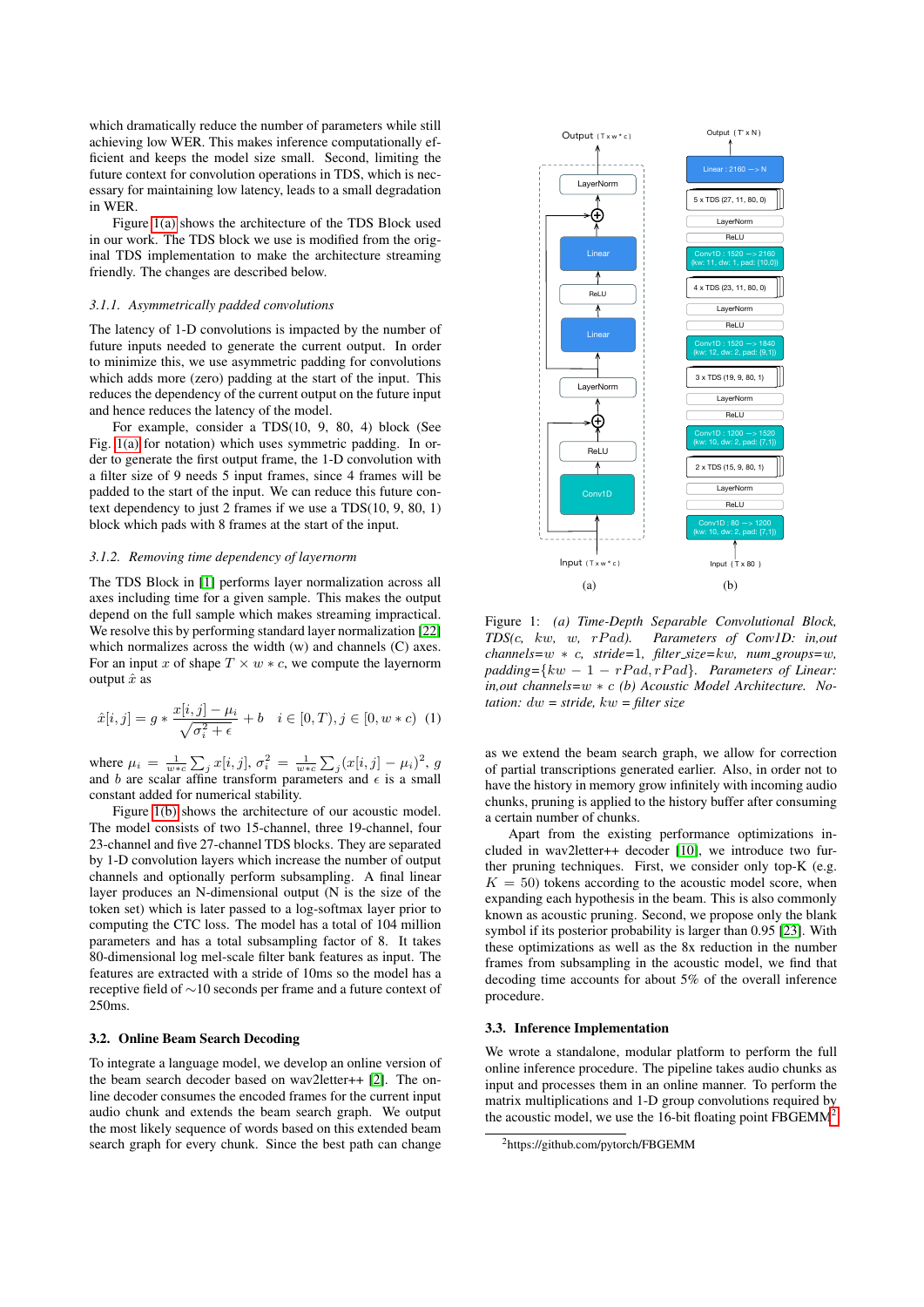implementation. We have carefully optimized memory use by relying on efficient I/O buffers and extensively profiled to remove any excess computational overhead.

# 4. Experimental Setup

### <span id="page-2-0"></span>4.1. Data

The training set used for our experiments consists of around 1 million utterances (∼13.7K hours) of in-house English videos publicly shared by users. The data is completely anonymized and doesn't contain any personally-identifiable information (PII). We report results on two test sets - vid-clean and vidnoisy consisting of around 1.4K utterances each (∼20 hours). More information about the data set can be found in [\[24\]](#page-4-24).

### 4.2. Training

All our experiments are run using wav2letter++ framework [\[2\]](#page-4-1) with 64 GPUs for each experiment. We use 80-dimensional log mel-scale filter banks as input features, with STFTs computed on 25ms Hamming windows strided by 10ms. For the output token set, we use a vocabulary of 5000 sub-word tokens generated from SentencePiece toolkit [\[25\]](#page-4-25). We use local mean and variance normalization instead of global normalization on the input features prior to the acoustic model so that the system can run in an online manner. Local normalization computes the summary statistics over the prior  $n$  frames and uses them to normalizing the input features at the current frame. We use  $n = 300$  for all of our experiments which corresponds to a window size of approximately 3 seconds. We also use SpecAugment [\[3\]](#page-4-3) for data augmentation in all of the experiments.

#### <span id="page-2-3"></span>4.3. Baseline Systems

We compare our work with two strong baselines. All the systems (including ours) use the same training, validation and test sets.

Baseline 1 The first baseline [\[24\]](#page-4-24) is a hybrid system based on context-dependent graphemes (chenones) and uses multilayer Latency Controlled Bidirectional Long Short-Term Memory layers (LC-BLSTM)[\[26\]](#page-4-26) in the acoustic model. The system is initially bootstrapped with cross entropy (CE) training and then fine-tuned with the lattice-free maximum mutual information (LF-MMI) [\[27\]](#page-4-27) loss function.

Baseline 2 The second system [\[16\]](#page-4-16) is based on the RNN-T [\[15\]](#page-4-15) architecture and uses Latency Controlled Bidirectional Long Short-Term Memory layers (LC-BLSTM) [\[26\]](#page-4-26) in the acoustic model. The token set consists of 200 sentence pieces, constructed with the sentence piece library [\[25\]](#page-4-25). Unlike Baseline 1, the second baseline is trained in an end-to-end manner.

### 4.4. Evaluation Benchmarks

For consistency in results, all the benchmarks, including baselines, are run on Intel Skylake CPUs with 18 physical cores and 64GB of RAM. We describe the performance metrics evaluated in our experiments below

### *4.4.1. Real-Time Factor*

Real-Time Factor (RTF) is the ratio between the time taken to process the input and the input duration. For a system to be considered real-time, RTF should be  $\leq 1$ . RTF is dependent on the number of concurrent streams being run by the system. Further, we define "RTF@40" as the RTF using 40 concurrent streams.

#### *4.4.2. Throughput*

Throughput is defined as the rate at which audio is consumed. In other words, it is the number of audio seconds processed per wall clock second.

#### <span id="page-2-4"></span>*4.4.3. User-perceived latency*

As the name suggests, user-perceived latency is the latency metric most relevant to the end user. It is affected by chunk size, RTF, acoustic model context, and decoder output delay. Quantifying latency as a function of these parameters is difficult. Instead we compute this latency in an empirical and end-to-end manner by measuring the timestamp of when a transcribed word is available to the user and compare this with the same word's timestamp in the original audio.

More formally, we define user-perceived latency as the average delay between the end timestamp of the words in the reference transcript and time when it is shown to the user by the system. As an example, consider a 1 sec audio file with transcript "how are you" and the corresponding start and end word timestamps for the words as (100ms-200ms), (300ms-400ms), (500ms-600ms) respectively. Lets consider an ASR system with RTF 0.2 which processes the audio file and outputs the words "how", "are" after consuming 500ms of audio and the word "you" after looking at 1000ms of the audio.

For this system, word "the will be produced at 600ms (500ms for audio chunk to be available and 100ms (500ms \* RTF) for processing it while the true timestamp of end of the word is 200ms which gives us a latency of 400ms. Computing this for every word and taking the average, we can see that this system has average user-perceived latency of (400ms + 200ms  $+ 500$ ms) / 3 = 366.67 ms.

We have measured user-perceived latency on a set of 1000 samples from the TIMIT [\[28\]](#page-4-28) corpus, which comes with word alignments in advance. We note that all the ASR systems that we consider produce the correct transcript on these samples  $(WER = 0)$ , which is necessary for this latency analysis.

## 5. Results and Analysis

<span id="page-2-1"></span>Table [1](#page-2-2) shows the performance comparison of our system with the two baselines mentioned in [4.3.](#page-2-3) We use 750ms chunk size for all the experiments with our system. User-perceived latency is measured at 40 concurrent streams. We can see that our system is able to achieve better WER at a much higher throughput even when using 16-bit floating-point precision as compared to the 8-bit fixed point precision used by the baselines.

<span id="page-2-2"></span>

|                            | <b>Baseline 1</b>  | <b>Baseline 2</b>  | <b>Our System</b>  |
|----------------------------|--------------------|--------------------|--------------------|
|                            | LC-BLSTM + LF-MMI  | $LC-BLSTM + RNN-T$ | $TDS + CTC$        |
| vid-clean WER              | 14.1               | 13.93              | 13.19              |
| vid-noisy WER              | 22.15              | 22.58              | 21.16              |
| <b>Total Parameters</b>    | 80 mil             | $60$ mil           | $104 \text{ mil}$  |
| <b>Inference Precision</b> | INT8               | INT <sub>8</sub>   | FP16               |
| Throughput                 | 55                 | 64                 | 147                |
| RTF@40                     | 0.70               | 0.60               | 0.26               |
| User-perceived<br>latency  | $1.18 \text{ sec}$ |                    | $1.09 \text{ sec}$ |

Table 1: *A comparison of our system with the baseline systems.*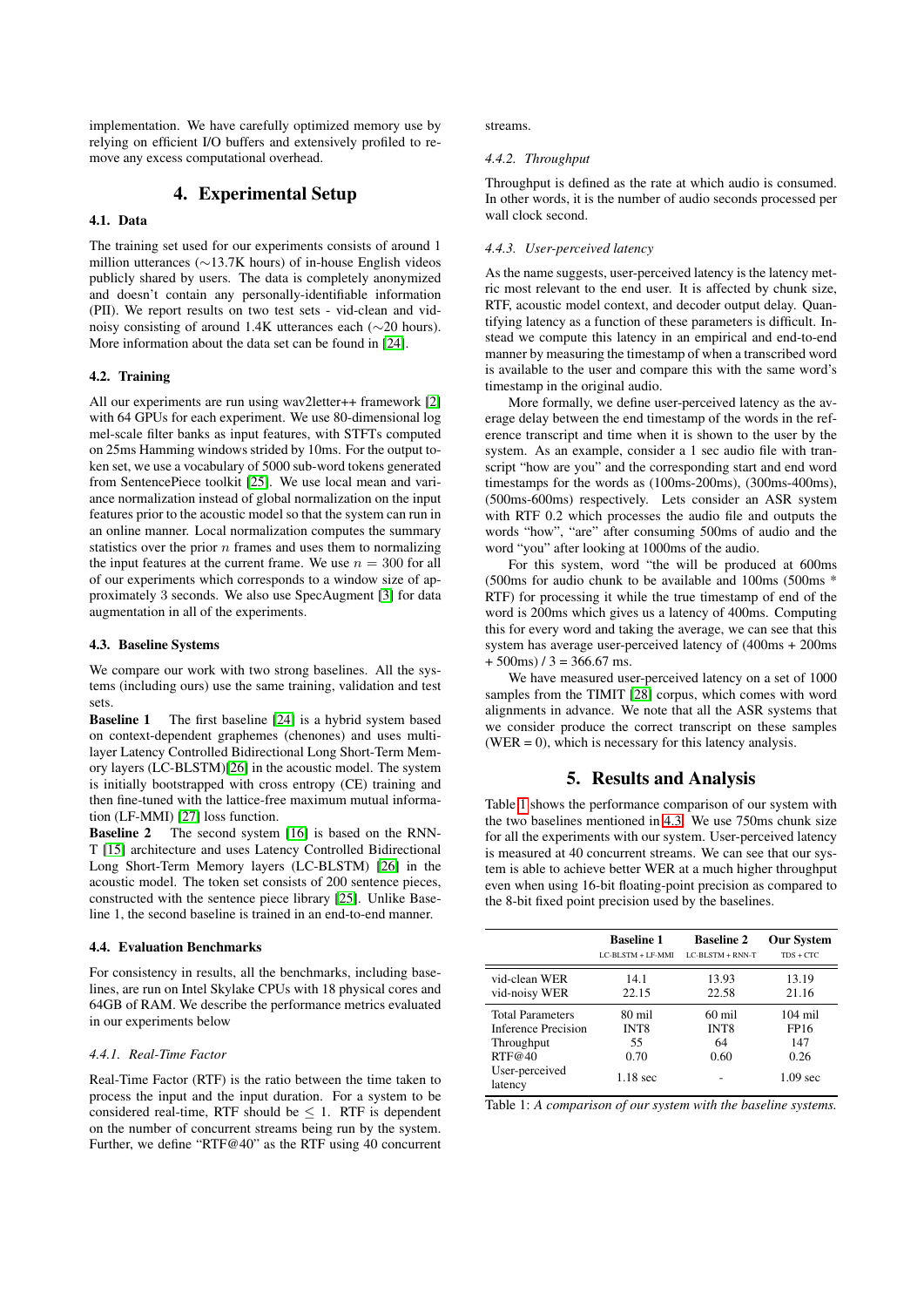<span id="page-3-0"></span>

|                                        | vid-clean<br>WER | vid-noisv<br>WER |
|----------------------------------------|------------------|------------------|
| Original TDS with input global norm    | 12.64            | 20.45            |
| $+$ globalnorm $\rightarrow$ localnorm | 12.72            | 20.46            |
| + remove time-axis for layernorm       | 12.71            | 20.44            |
| +250ms future context limit            | 13.19            | 21.16            |

Table 2: *The effect on WER when decreasing the latency of the TDS model*

<span id="page-3-1"></span>

|                   | Future context vid-clean WER vid-noisy WER |       |
|-------------------|--------------------------------------------|-------|
| $250 \text{ ms}$  | 13.19                                      | 21.16 |
| $500 \text{ ms}$  | 13.07                                      | 20.81 |
| $1000 \text{ ms}$ | 12.92                                      | 20.46 |
| $2500$ ms         | 12.80                                      | 20.73 |
| 5000 ms           | 12.65                                      | 20.44 |

Table 3: *Effect of future context on WER performance*

### 5.1. Effect of low-latency acoustic models

We performed an ablation study to observe the change in WER from the original TDS model [\[1\]](#page-4-0) with global input normalization to the low latency version we propose here. Table [2](#page-3-0) shows that there is only a ∼4% relative increase in WER because of the changes we make to decrease the latency of the model. We observe that limiting the future context of the acoustic model contributes the most to the degradation in WER.

Table [3](#page-3-1) shows the effect of WER with varying future context sizes. We have kept the receptive field of our convolutional acoustic model fixed at 10 seconds, use local normalization and remove time from layer normalization axes for all the experiments. We see that the WER almost always improves as the future context size is increases. Figure [2](#page-3-2) shows the word timestamps generated from greedy decoding on an input audio file with only one spoken word. We see that the transcripts can be produced faster by using smaller future context sizes.

These results demonstrate that asymmetric padding is important for low latency convolutional acoustic models. We see a significant reduction in latency with just  $\sim$  4% relative drop in WER going from a model with symmetric convolutions (5 sec future context) to a model with asymmetric convolutions (250ms future context).

<span id="page-3-2"></span>

Figure 2: *The acoustic model latency when varying the future context size. The transcript of input audio is "yes" and end of this word is marked in the audio with* <end>*. Word timestamps generated by greedy decoding for different future context sizes are marked at various locations in the input audio.*

<span id="page-3-3"></span>

Figure 3: *RTF, throughput trade-off vs concurrent streams*

<span id="page-3-4"></span>

Figure 4: *Latency, throughput trade-off vs chunk size*

#### 5.2. Effect of concurrent streams

As discussed in Section [1,](#page-0-3) processing multiple audio streams in parallel is necessary to achieve higher throughput. Figure [3](#page-3-3) shows the effect of increasing the number of concurrent stream on throughput and RTF for a fixed chunk size of 750ms. We see that throughput increases dramatically up to about 30 concurrent streams beyond which it no longer improves. On the other hand, RTF consistently increases as we increase the number of concurrent streams. While any setting with  $RTF < 1$  is considered real-time, as discussed in Section [4.4.3,](#page-2-4) lower RTF improves the user-perceived latency.

### 5.3. Effect of chunk size

For streaming speech recognition, we feed the acoustic model with audio in chunks every  $T$  milliseconds (where  $T$  is the chunk size). The transcript is then generated in an online fashion. Figure [4](#page-3-4) shows the effect of increasing the audio chunk size on throughput and latency. We see that even though throughput can be increased by increasing chunk size, the user-perceived latency also increases.